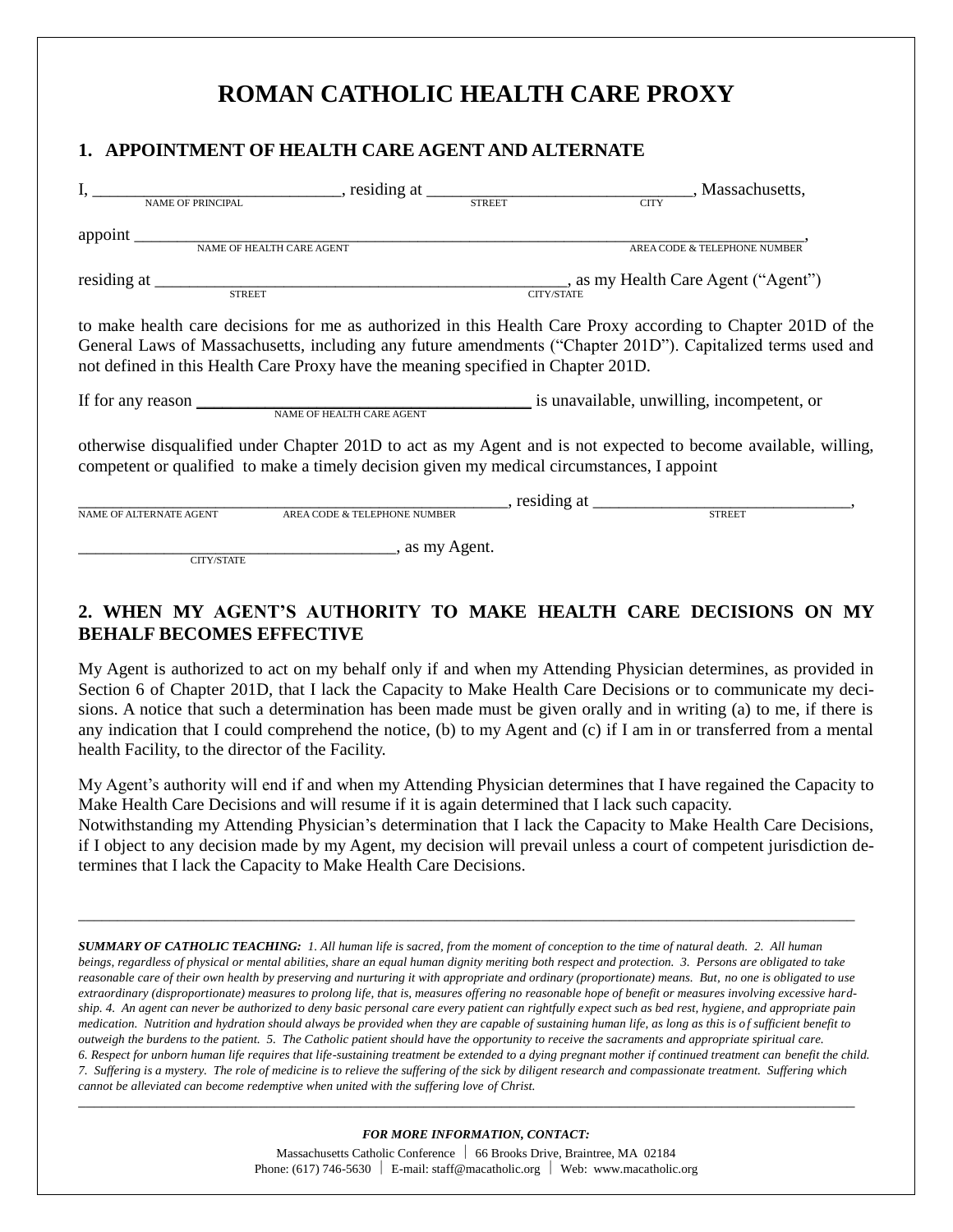## **3. SCOPE OF MY AGENT'S AUTHORITY**

My Agent is authorized to make any and all Health Care decisions for me that I could make on my own behalf, including decisions about life-sustaining treatment, subject to any limitations described herein. My Agent may make Health Care decisions for me (a) only after consultation with my Health Care Providers and consideration of acceptable medical alternatives regarding diagnosis, prognosis, treatments and their side effects, and (b) according to my Agent's assessment of my wishes as stated in this Health Care Proxy, or as otherwise known to my Agent, including my religious and moral beliefs or, if my wishes are not known, according to what my Agent determines to be in my best interest.

I also authorize my Agent

- (a) to receive any medical information regarding me or my Health Care, including any confidential medical information that I would be entitled to receive, and to disclose the information to others;
- (b) to arrange my admission to or discharge from any Facility, even if against medical advice;
- (c) to contract for any Health Care for me at my expense, without incurring personal liability for the payment of any Health Care;
- (d) to employ and discharge Health Care Providers and related support personnel; and
- (e) to do all things necessary to carry out the intent of this Health Care Proxy, including granting any waiver or release from liability required by a Health Care Provider, signing any documents relating to a refusal of treatment and pursuing any legal action in my name and at my expense to force compliance with my wishes as determined by my Agent.
- (f) PLEASE LIST OTHER SPECIFIC AUTHORIZATIONS HERE:

# **4. MY WISHES REGARDING HEALTHCARE DECISIONS AND EXPRESS LIMITATIONS ON MY AGENT'S AUTHORITY**

 $\overline{\phantom{a}}$  ,  $\overline{\phantom{a}}$  ,  $\overline{\phantom{a}}$  ,  $\overline{\phantom{a}}$  ,  $\overline{\phantom{a}}$  ,  $\overline{\phantom{a}}$  ,  $\overline{\phantom{a}}$  ,  $\overline{\phantom{a}}$  ,  $\overline{\phantom{a}}$  ,  $\overline{\phantom{a}}$  ,  $\overline{\phantom{a}}$  ,  $\overline{\phantom{a}}$  ,  $\overline{\phantom{a}}$  ,  $\overline{\phantom{a}}$  ,  $\overline{\phantom{a}}$  ,  $\overline{\phantom{a}}$ 

\_\_\_\_\_\_\_\_\_\_\_\_\_\_\_\_\_\_\_\_\_\_\_\_\_\_\_\_\_\_\_\_\_\_\_\_\_\_\_\_\_\_\_\_\_\_\_\_\_\_\_\_\_\_\_\_\_\_\_\_\_\_\_\_\_\_\_\_\_\_\_\_\_\_\_\_\_\_\_\_\_\_\_\_\_\_

I direct that my Agent make Health Care decisions for me which are consistent with authentic Roman Catholic ethical, moral and religious principles and based upon my profound respect for life and my belief in eternal life. I direct my Attending Physician(s) and the Facility where I am a patient, provide me with proper medical treatment and care including, but not limited to:

- (a) appropriate pain relieving medicine in an amount to alleviate or suppress my pain, but not calculated specifically to cause or hasten my death;
- (b) food and water to sustain my life, including when provided by artificial means, and including when I am diagnosed as having a chronic and presumably irreversible disabling condition—(sometimes described as a

*SUMMARY OF CATHOLIC TEACHING: 1. All human life is sacred, from the moment of conception to the time of natural death. 2. All human beings, regardless of physical or mental abilities, share an equal human dignity meriting both respect and protection. 3. Persons are obligated to take reasonable care of their own health by preserving and nurturing it with appropriate and ordinary (proportionate) means. But, no one is obligated to use extraordinary (disproportionate) measures to prolong life, that is, measures offering no reasonable hope of benefit or measures involving excessive hardship. 4. An agent can never be authorized to deny basic personal care every patient can rightfully expect such as bed rest, hygiene, and appropriate pain medication. Nutrition and hydration should always be provided when they are capable of sustaining human life, as long as this is o f sufficient benefit to outweigh the burdens to the patient. 5. The Catholic patient should have the opportunity to receive the sacraments and appropriate spiritual care. 6. Respect for unborn human life requires that life-sustaining treatment be extended to a dying pregnant mother if continued treatment can benefit the child. 7. Suffering is a mystery. The role of medicine is to relieve the suffering of the sick by diligent research and compassionate treatment. Suffering which cannot be alleviated can become redemptive when united with the suffering love of Christ. \_\_\_\_\_\_\_\_\_\_\_\_\_\_\_\_\_\_\_\_\_\_\_\_\_\_\_\_\_\_\_\_\_\_\_\_\_\_\_\_\_\_\_\_\_\_\_\_\_\_\_\_\_\_\_\_\_\_\_\_\_\_\_\_\_\_\_\_\_\_\_\_\_\_\_\_\_\_\_\_\_\_\_\_\_\_\_\_\_\_\_\_\_\_\_\_\_\_\_*

*\_\_\_\_\_\_\_\_\_\_\_\_\_\_\_\_\_\_\_\_\_\_\_\_\_\_\_\_\_\_\_\_\_\_\_\_\_\_\_\_\_\_\_\_\_\_\_\_\_\_\_\_\_\_\_\_\_\_\_\_\_\_\_\_\_\_\_\_\_\_\_\_\_\_\_\_\_\_\_\_\_\_\_\_\_\_\_\_\_\_\_\_\_\_\_\_\_\_\_*

#### *FOR MORE INFORMATION, CONTACT:*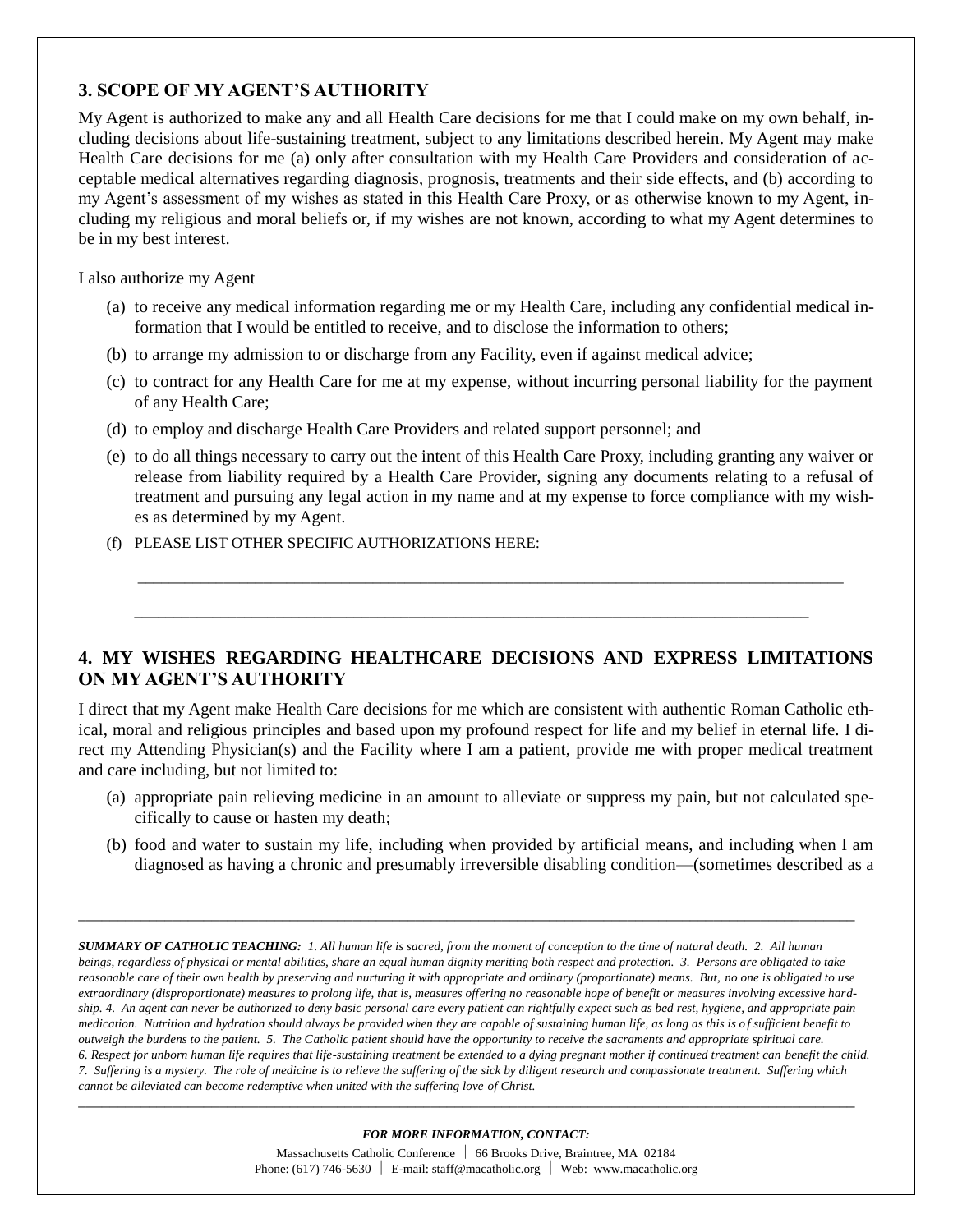"persistent vegetative state")—and I am reasonably expected to live if given food and water; however, my Health Care Agent may consent to discontinuing food and water when they no longer provide reasonable hope of prolonging my life or relieving my suffering, or they may be discontinued when their provision or the means of providing them causes me significant discomfort or imposes other excessive burdens on me or my family;

(c) standard comfort care appropriate for any patient suffering from illness, injury or disease; and

 $\mathcal{L} = \{ \mathcal{L} = \{ \mathcal{L} \mid \mathcal{L} = \{ \mathcal{L} \mid \mathcal{L} = \{ \mathcal{L} \mid \mathcal{L} = \{ \mathcal{L} \mid \mathcal{L} = \{ \mathcal{L} \mid \mathcal{L} = \{ \mathcal{L} \mid \mathcal{L} = \{ \mathcal{L} \mid \mathcal{L} = \{ \mathcal{L} \mid \mathcal{L} = \{ \mathcal{L} \mid \mathcal{L} = \{ \mathcal{L} \mid \mathcal{L} = \{ \mathcal{L} \mid \mathcal{L} = \{ \mathcal{L} \mid \mathcal{L} =$ 

 $\overline{\phantom{a}}$  ,  $\overline{\phantom{a}}$  ,  $\overline{\phantom{a}}$  ,  $\overline{\phantom{a}}$  ,  $\overline{\phantom{a}}$  ,  $\overline{\phantom{a}}$  ,  $\overline{\phantom{a}}$  ,  $\overline{\phantom{a}}$  ,  $\overline{\phantom{a}}$  ,  $\overline{\phantom{a}}$  ,  $\overline{\phantom{a}}$  ,  $\overline{\phantom{a}}$  ,  $\overline{\phantom{a}}$  ,  $\overline{\phantom{a}}$  ,  $\overline{\phantom{a}}$  ,  $\overline{\phantom{a}}$ 

\_\_\_\_\_\_\_\_\_\_\_\_\_\_\_\_\_\_\_\_\_\_\_\_\_\_\_\_\_\_\_\_\_\_\_\_\_\_\_\_\_\_\_\_\_\_\_\_\_\_\_\_\_\_\_\_\_\_\_\_\_\_\_\_\_\_\_\_\_\_\_\_\_\_\_\_\_\_\_\_\_\_\_\_

\_\_\_\_\_\_\_\_\_\_\_\_\_\_\_\_\_\_\_\_\_\_\_\_\_\_\_\_\_\_\_\_\_\_\_\_\_\_\_\_\_\_\_\_\_\_\_\_\_\_\_\_\_\_\_\_\_\_\_\_\_\_\_\_\_\_\_\_\_\_\_\_\_\_\_\_\_\_\_\_\_\_\_

\_\_\_\_\_\_\_\_\_\_\_\_\_\_\_\_\_\_\_\_\_\_\_\_\_\_\_\_\_\_\_\_\_\_\_\_\_\_\_\_\_\_\_\_\_\_\_\_\_\_\_\_\_\_\_\_\_\_\_\_\_\_\_\_\_\_\_\_\_\_\_\_\_\_\_\_\_\_\_\_\_\_\_

(d) [if I am pregnant] treatment or care necessary to benefit my unborn child, even if such treatment or care shortens or prolongs my life when I am diagnosed as having a terminal condition;

(e) PLEASE LIST OTHER WISHES HERE:

Notwithstanding the above, I also specifically limit my Agent's authority as follows (if the following space is not filled in, then there are no express limitations):

### **5. SACRAMENTS AND SPIRITUAL CARE**

I direct my Health Care Agent, in consultation with my family or with a priest or chaplain, to afford me with the opportunity to receive the Roman Catholic sacraments (Anointing of the Sick, Confession and Holy Communion), and appropriate spiritual care.

#### **6. REVOCATION**

This Health Care Proxy will be revoked if:

- (a) I sign a subsequent Massachusetts Health Care Proxy; or
- (b) I notify my Agent or one of my Health Care Providers orally or in writing or by any other act showing a specific intent to revoke this Health Care Proxy.

*SUMMARY OF CATHOLIC TEACHING: 1. All human life is sacred, from the moment of conception to the time of natural death. 2. All human beings, regardless of physical or mental abilities, share an equal human dignity meriting both respect and protection. 3. Persons are obligated to take reasonable care of their own health by preserving and nurturing it with appropriate and ordinary (proportionate) means. But, no one is obligated to use extraordinary (disproportionate) measures to prolong life, that is, measures offering no reasonable hope of benefit or measures involving excessive hardship. 4. An agent can never be authorized to deny basic personal care every patient can rightfully expect such as bed rest, hygiene, and appropriate pain medication. Nutrition and hydration should always be provided when they are capable of sustaining human life, as long as this is o f sufficient benefit to outweigh the burdens to the patient. 5. The Catholic patient should have the opportunity to receive the sacraments and appropriate spiritual care. 6. Respect for unborn human life requires that life-sustaining treatment be extended to a dying pregnant mother if continued treatment can benefit the child. 7. Suffering is a mystery. The role of medicine is to relieve the suffering of the sick by diligent research and compassionate treatment. Suffering which cannot be alleviated can become redemptive when united with the suffering love of Christ.*

*\_\_\_\_\_\_\_\_\_\_\_\_\_\_\_\_\_\_\_\_\_\_\_\_\_\_\_\_\_\_\_\_\_\_\_\_\_\_\_\_\_\_\_\_\_\_\_\_\_\_\_\_\_\_\_\_\_\_\_\_\_\_\_\_\_\_\_\_\_\_\_\_\_\_\_\_\_\_\_\_\_\_\_\_\_\_\_\_\_\_\_\_\_\_\_\_\_\_\_*

#### *FOR MORE INFORMATION, CONTACT:*

*\_\_\_\_\_\_\_\_\_\_\_\_\_\_\_\_\_\_\_\_\_\_\_\_\_\_\_\_\_\_\_\_\_\_\_\_\_\_\_\_\_\_\_\_\_\_\_\_\_\_\_\_\_\_\_\_\_\_\_\_\_\_\_\_\_\_\_\_\_\_\_\_\_\_\_\_\_\_\_\_\_\_\_\_\_\_\_\_\_\_\_\_\_\_\_\_\_\_\_*